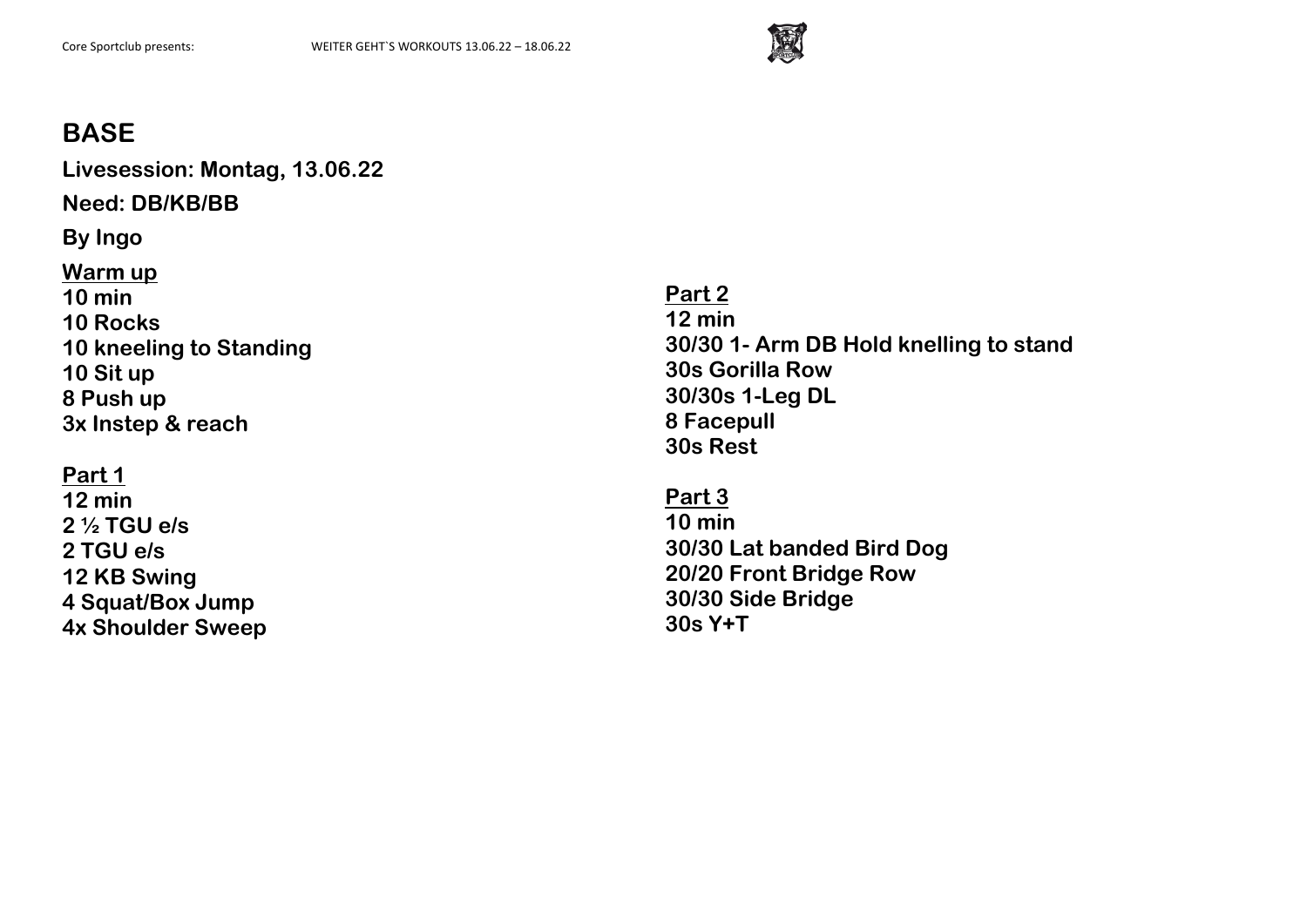

**Livesession: Dienstag, 14.06.2022 Need: DB, KB, SB By Ingo**

#### **Warm up**

**10 min 10 Rocks 10 Table Rocks 6 Squats 2 Squat jumps 6 Push up Instep+reach**

### **Part 1**

**15 min 6x Deadlifts HBD 3x Squat/Box jumps 90/90 Superman Hold**

**Part 2 15 min 6x Bench Press 3x Clapping PU Lat + Pec Strech**

**Part 3 15 min for grind 3x SB Getup e/s 3x BP over SB e/s 3x SB Crossover Plank e/s**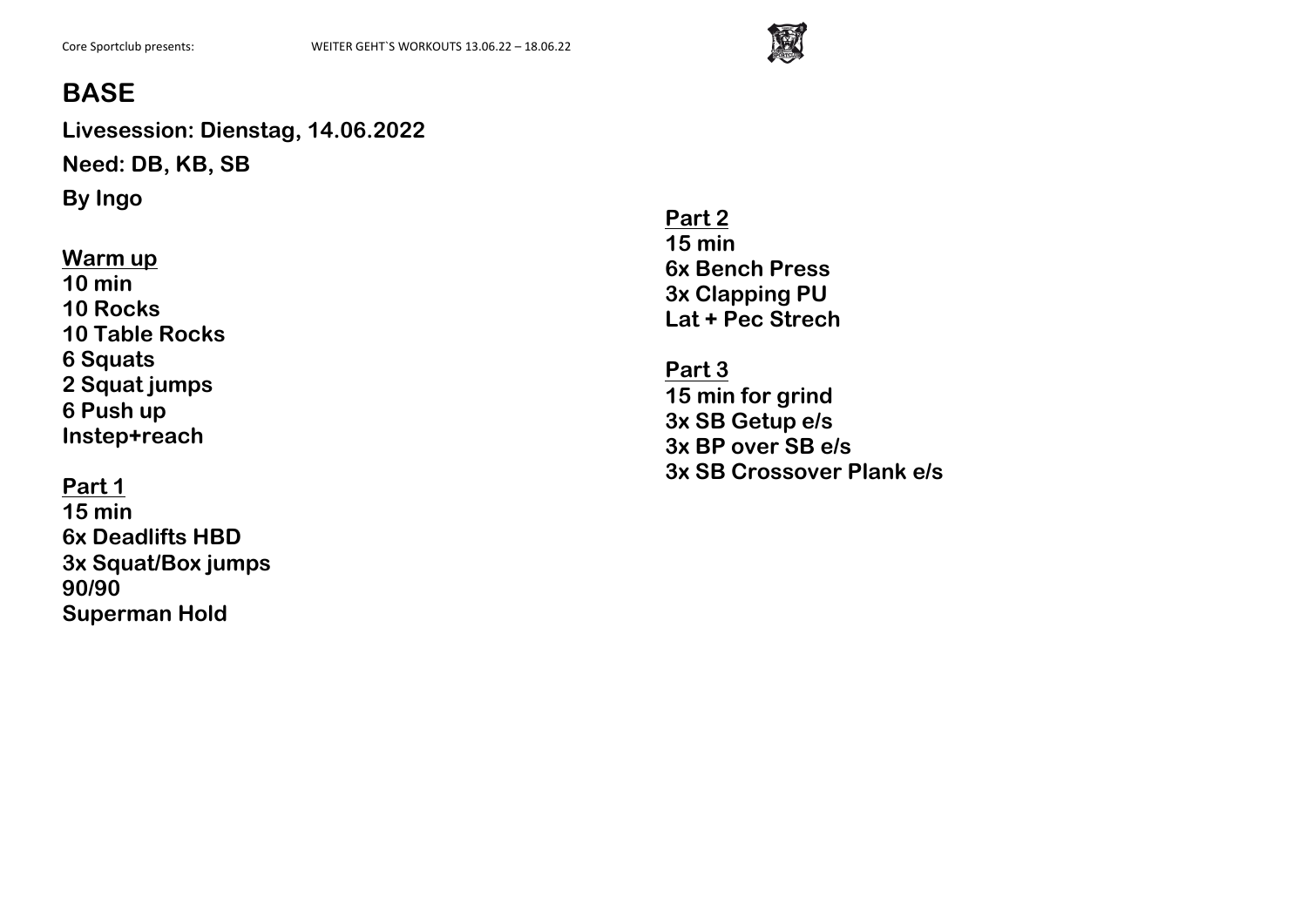

**Livesession: Mittwoch 15.06.22 Need: BB, DB, KB**

**By Ingo**

## **Warm Up 2 Rds 3x Inchworm 8 Rocks 3x Thorasic Bridge e/s 3 Rds 6 x Squats 6 x Push up 4 x Lunge + Twist e/s Instep & Reach**

**Part 1 12 min 6 x Heartbeat Squat 8 x KB/DB Push Press (Left) 8 x KB/DB Bent over Row (Left) 6 x Heartbeat Squat 8 x KB/DB Push Press (Right) 8 x KB/DB Bent over Row (Right)** **Part 2 30-20-10 DB Hang Squat Clean into Thruster Burpees over DB Plank walk up Step up**

**Part 3 4 Rds 30s EO´s 30s Front Bridge 30s FlutterKicks 30s Rest**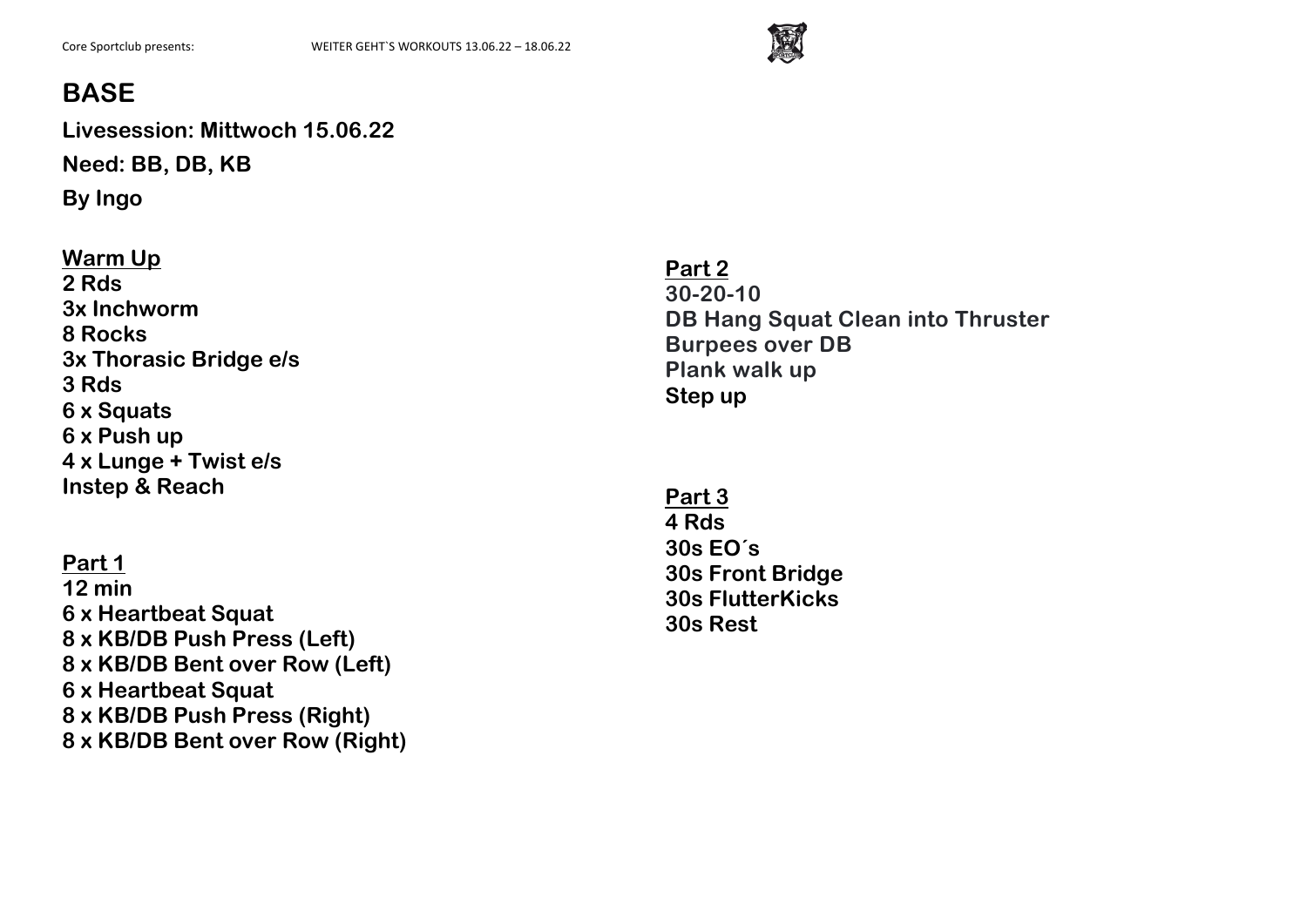

**Livesession: Freitag 17.06.22**

**Need: Nix**

**By Ingo**

**Warm Up (6 min.) 6 x Banded pull aparts pronated & supinated 5 x Push ups Lunge Complex 3 x Thorasic Bridge & Reach e/s Lat + Pec strech**

**Part 1 12 min 8x Farmers Press e/s 4x KB 1-Arm OVH Squat e/s 90/90**

**Part 2 3 Rds 30 sec Tabletop toe grabs 30 sec Dynamic Plank 30 sec Knee Touch Twist 30 sec Side Plank Knee to Elbow RE 30 sec Side Plank Knee to Elbow LI 30 Rest 30 sec Flutterkicks 30 sec Toes to sky 30 sec Heel Taps 30 sec Side Plank roll 30 sec Plank Crunch 30 Rest 30 sec Alternate Toe Touch 30 sec Bicycle Crunch 30 sec Reverse Crunch 30 sec Side Crunch 30 sec Mountain Climber**

**Part 3 3 Rds 5 x Inchworm 3 x Standing Backextension Pigeon Stretch**